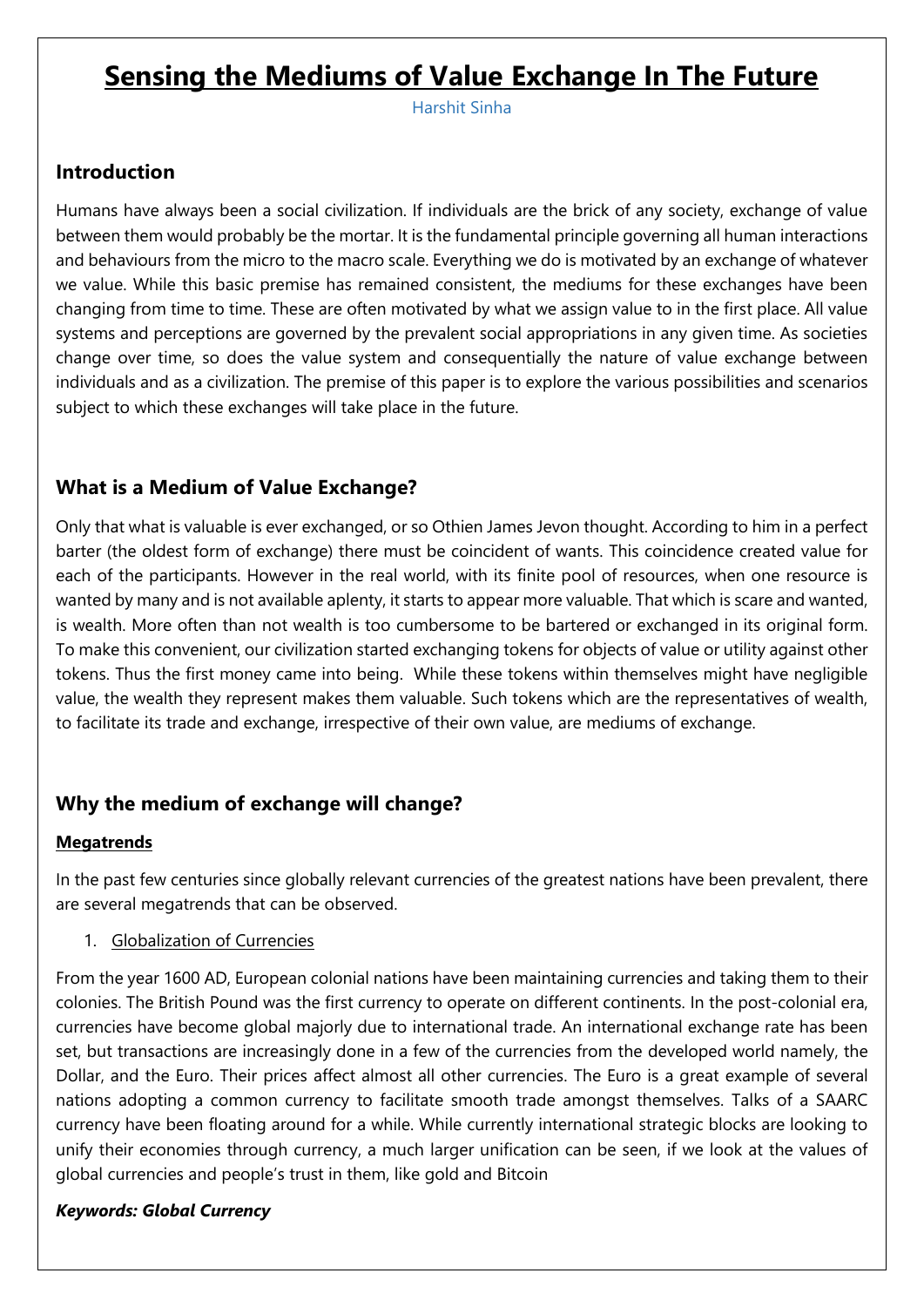#### 2. Loss of faith and value in Fiat Currencies

Since America ended the international convertibility of Gold in 1971 under Nixon, the amount of Dollars in circulation has inflated astronomically. It is not a one off case, an almost all the currencies in the world are fiat currencies, not backed by anything other than the promise of the governments issuing them. As the western credit based economies face collapse and unstable times, governments often provide huge infusions of currency in the form of quantitative easing. The value of currencies because of their virtual abundance is decreasing every day, and in the last 50 years alone the United States Dollar has been reduced to a  $7<sup>th</sup>$  of its value. 1 USD in 1967 had 7 times the purchasing power it has in 2017. To put this into perspectives, the United States Dollar is one of the most trusted fiat currencies for the last several centuries.

A sharp contrast is visible when we study the Gold prices in the last 50 years. In 1967 an ounce of Gold would cost 35.5 USD. Accounting for the loss in the price of Dollar, and considering no increase in the price of gold, in 2017, the same ounce of gold should cost around 7 times of that, i.e. 255.60 USD. As on 15 Feb. 17 the actual price of an ounce of Gold was 1225 USD. That is a whopping 480% increase.

Fiat currencies have proven to be a poor store of wealth over long periods of time, and people have started moving away from the idea of storing their wealth in them.

## *Keywords: Falling fiat currencies, Strong Gold, Quantitative Easing, Credit Economy*

#### 3. Change in Value Perception

Over several centuries while the characteristics of an object of value have been more or less constant, what objects are perceived to possess these have changed. The things that in the 21<sup>st</sup> century have emerged to possess value have been vastly different in nature from those that have traditionally been deemed valuable. While material wealth has gradually seen a decline in its value, knowledge and information have steadily gained importance. This is indicated by several weak signals. Bitcoin is the first global digital currency that is not represented in anyway by a physical medium. The only way bitcoin can be mined is through solving mathematical problems. People are registering for more and more advanced academic course all over the world, and academic heavy societies like India find a great number of service sector jobs going their way.

People are also seeing a shift from the consumerist mind set and are increasingly choosing to pursue goals like wellness and spirituality. Culturally it indicates a definite shift towards eastern traditional cultures, as opposed to the western capitalistic ideologies. Yoga, tai-chi and other traditional physical practices that promote wellness have begun to find vastly increased traction with global audiences.

Natural resources that are now definitely known to be on the verge of exhaustion are losing value rapidly. While people are valuing time and skill as always, inexhaustible but critically important resources have found renewed respect and appreciation. Land, water, flora and fauna have seen their value go up for the quality of life they help create. Renewable means of energy and their pursuit now has almost a similar status that the oil rush of the previous centuries had.

#### *Keywords: Knowledge Economy, Information Age, Wellness, Eastern Shift*

#### 4. Technological Advancement

Technology today is vastly advanced when compared to the medieval, industrial and post-industrial age. In fact the digital age technology is fast progressing to a point where a lot of the work that has traditionally been done through human effort and labour shall become automated. Tasks that involved intelligence would also be taken up in the near future by artificial intelligence, and the transition is already taking place. In such a situation human jobs will be delegated to machines and their pay might also be diverted. In such a scenario,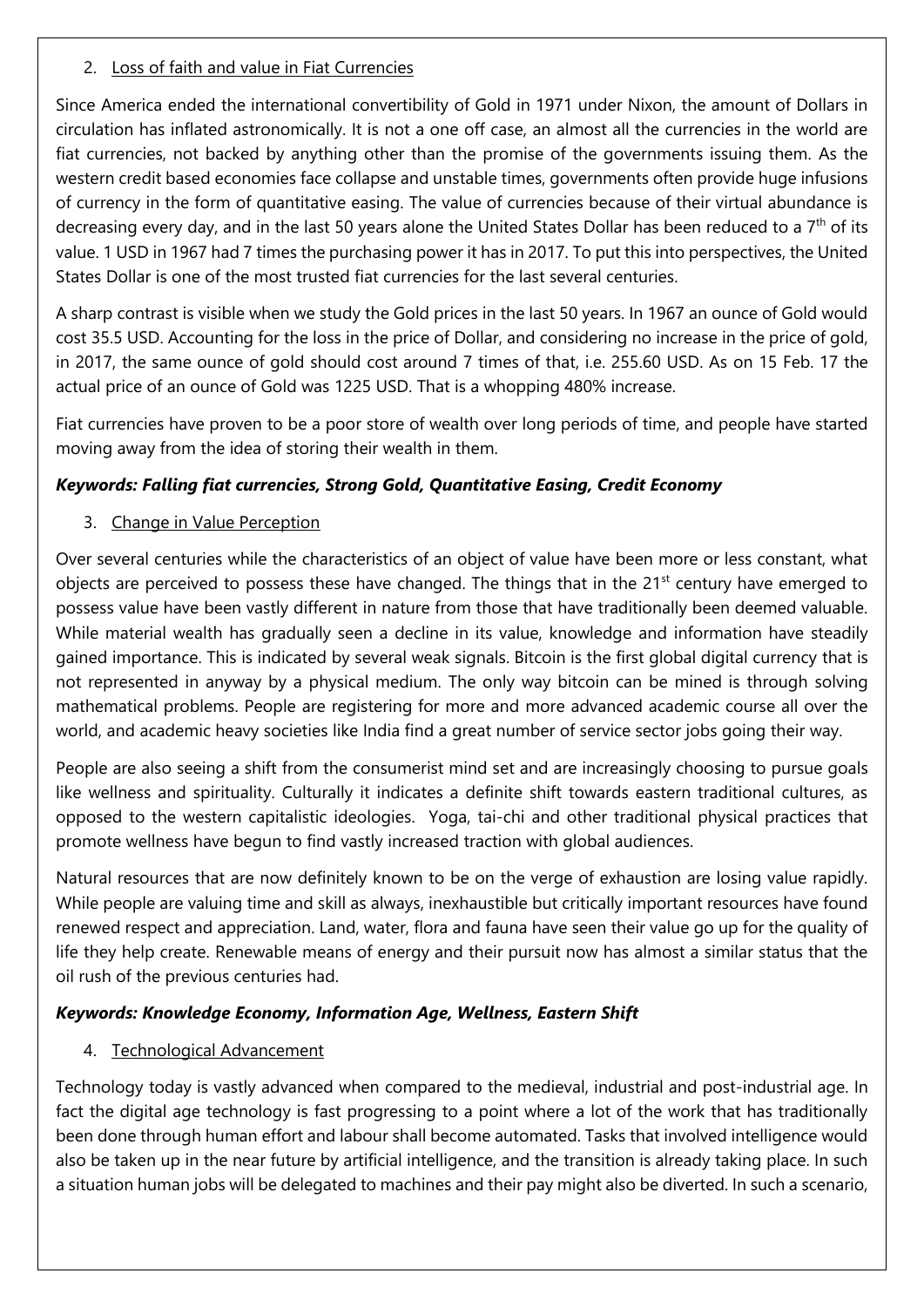if we shift as a society to a Universal Basic Income as is being increasingly proposed today, the value of what money means today shall be gradually lost.

Technology would also change the manner in which currencies operate, potentially opening doors for universal currencies. Exchanges would happen virtually and wealth is even today to a large extent just numbers on a screen. This would allow for creation of indefinitely large amounts of fiat money. This would eventually cause a gradual decline in the value of all these currencies.

### *Keywords: Artificial Intelligence, Digital Transactions, Universal Basic Income*

## 5. Protectionist Political Policies

Institutionalized protectionism is being increasingly seen in governments throughout the world. Governments are becoming authoritarian and cautious when it comes to ensuring the nation's faith in its currency, trade and international policies. One excellent example is the de-legitimization of BitCoin as a currency by several governments. Despite being not recognized as a mainstream medium of exchange, BitCoin is still the most highly valued currency today. However, with more and more countries trying to discredit the system, its future is unsure. But going simply by the figures, from being introduced in 2010 at USD 0.09 per BitCoin, it has risen to over USD 1000 in 2017. This increase in prices, "Trumps" any other currency and that is the kind of thing governments would want to avoid. As of now, in global currency wars we see governments like China wilfully devaluing their currency to maintain economic competitiveness, so it is something that shall be taken up seriously.

# *Keywords: Currency Politics, Government Trust, Strategic Blockades*

#### 6. Implied Energy Embargo

A major part of the world economy is driven by the industries that wield the most influence financially and politically. Currently these are the industries associated with generating energy with the use of fossil fuels. While it is a reality that this sector is soon headed towards an end, there are constant efforts from the powerful lobbies to prolong their existence. A brief glimpse of it was seen when electric car technology was not allowed to become mainstream for over three decades, till a breakout happened in the form of Elon Musk and Tesla. While there is a rapidly growing interest in renewable energy, there are still blockades in the process of it becoming mainstream. This is clear from the fact that solar energy has already been cheaper that coal for over a year now, yet, the transition to it globally is at a very slow pace. Eventually though wealth will change hands and companies investing in alternate sources of energy shall be the new wealthy, however there will be a definite period of the existing giants trying to transition into the sector or prevent it altogether from becoming mainstream. Within the next 30-50 years, the world is most likely to be in the middle of this transition while the struggle between the giants of today and those of tomorrow is still on. This struggle could be one of attrition and could cause the strong financial bond of global economics with energy, to weaken.

# *Keywords: Unlimited Energy, Fuel Giants, Political and Economic lobbying*

# 7. Skewed Distribution of Wealth

The richest 62 people are as wealthy as half of the world's population. There is a gross inequality in wealth distribution among people. This is a megatrend not only in the developed first world economies but also in the third world countries and developing nations. The mechanisms like the private banking system, which have been primarily designed to augment the wealth of the already wealthy are facing collapse. While the limited wealthy group might also be the driver of global economy, this skewness causes a great amount of dissatisfaction and animosity in some cases among the less privileged. This has repeatedly caused social unrest. With the expression of opinions and facts now in the open through free social media, there is an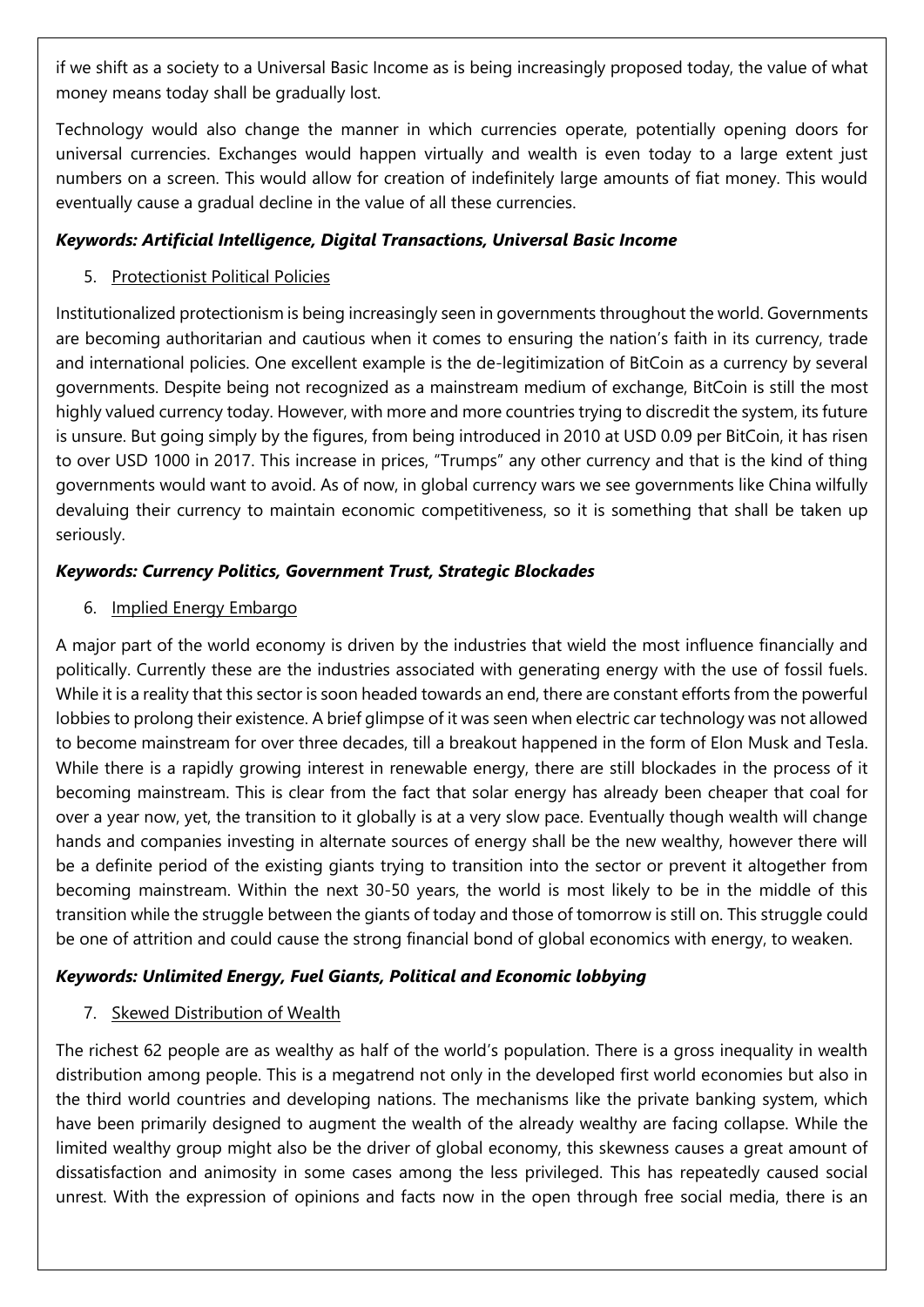increased pressure and the redistribution of wealth is imminent. Traditionally, more money has been created to reward the poor without cost to the rich, but that might soon be impossible to do, in light of the diminishing value of currencies due to quantitative easing or rejuvenation packages to revive the economy. Thus the redistribution would require an actual reallocation of resources and wealth among the citizens of the world to narrow down this chasm of inequality.

### *Keywords: Wealth inequality, imminent redistribution, collapse of banking*

## **Weak Signals**

- Tesla is an alternative energy company, its promoter Elon Musk is one of the strongest proponents of the concept of Universal Basic Income.
- The global VC market: Q1-Q3 2015 saw \$47.2 billion invested in artificial intelligence, a volume higher than each of the full year totals for 17 of the last 20 years (NVCA).
- The newly installed united states government is trying to get jobs back into its country and is investing in developing cheap skilled labour locally to be able to retain competitiveness against countries like China and India.
- The global healthcare, pharmaceuticals and wellness industry is on a boom, and is being led by India to a large extent.
- The threat of climate change is promoting trade in entities like carbon credit in a bid to increase productivity with a limited carbon footprint. International policy has started to revolve around carbon emissions and consumptions across the world. Environmental sensitivity has grown.
- As a result of the demonetization in Venezuela, several systems of decentralized economic exchange cropped up. Government played no part whatsoever in these decentralized systems.
- In the past 5 years alone, numerous whistle-blowers have spilled the beans on several trusted organizations, disenchanted with the level of control these authorities wield over the common masses as a result of withholding information. WikiLeaks is one of the most popular websites today.

# **How do we make sense of it all?**

To be able to utilize the above collection of information, several methodologies can be used. For the current context, the data has been analysed through a **Branch-Nest** model of keyword association to come up with several permutations and combinations, under the effect of the weak signals and various PESTEM factors. This helps to create a **multidimensional matrix of likeliness**, which can help us generate both **insights and infusions** for the future.

This **matrix of likeliness** for each of the sets of combinations of the various sets of megatrends and weak signals can be used as a tool to be able to map out several scenarios and study the effect of infusions and interventions on the likelihood of them coming around. The paper presents three simulated scenarios using this methodology.

# **Scenarios**

# **1. Skilltime Exchange**

The medium of exchange will be defined as a composite of the skill and the time it would be applied for in units of skill time. Different skills or occupations will have globally relevant exchange rates for skill time. For example an hour of advanced skill like nuclear physics shall be worth 100 skilltime units,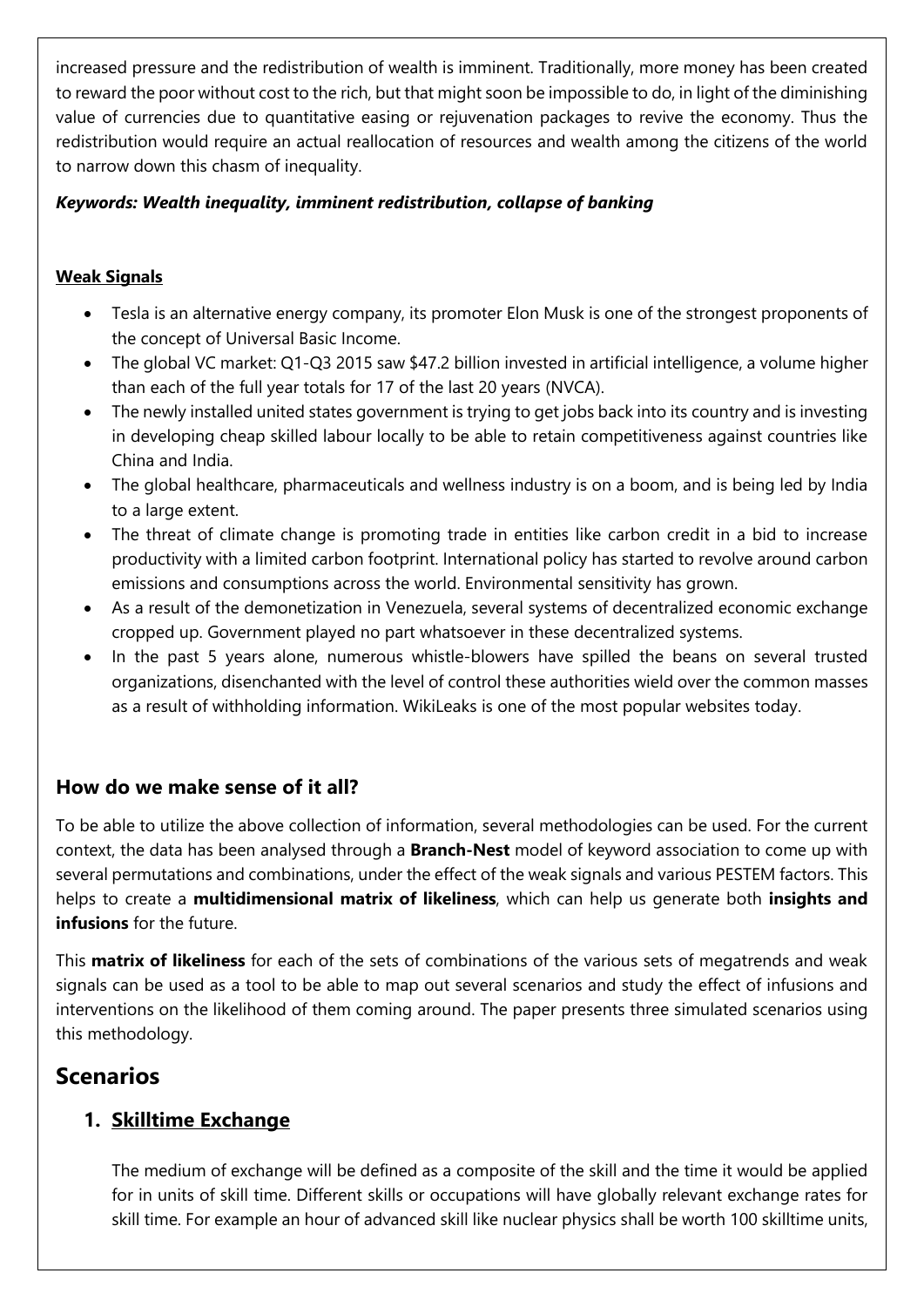while the skill of janitorial staff shall be worth 15 skill time units. A dynamically updated real time global skilltime index of the value of respective skills will be prevalent (like the stock market ticker today). The global worth and relevance of skills will affect this index and the amount of wealth you possess, as opposed to the promise of a government. The skilltime index will be pegged to the skill's contribution to the global GDP, subject to mild variations, but insulated from artificial inflation. If a skill is relevant over time, the person shall remain wealthy. Skilltime currency, will reflect the actual value of the work done through a skill in an hour.

#### **Why**

After the collapse of Fiat currencies, people will look for currencies free from control of a government that are not infinite. With the advent of digital currencies, similar to BitCoin, each minable through a particular skill like advanced mathematics or popular poetry, the novelty of these multiple skill and knowledge based currencies will fade. Value shall directly be pegged to the skill and its economic relevance, and not on its usefulness to mine a virtual currency. Governments will not be able to control or direct currency policy, and the only way of keeping themselves relevant would be to invest in the skill development of nations. People will seek knowledge over everything else, because knowledge would be directly translated in terms of wealth.

## **2. Trading Planet and Personal Health**

This might be the worst case scenario, where trade is carried out in the form of the right to exploit planetary or personal health. This would essentially mean, that people will be able to exchange the quality of their life (health and wellness), and that of the environment to purchase the goods and services they need. This scenario will additionally create things like clean air and water exceedingly valuable, and these shall also be traded in.

#### **Why**

With the industrial fossil fuel giants not relenting on their effort to keep themselves relevant, and international policies on the control of climatic degradation being mere paper tigers, all else will lose value against the simple fact of survival in an exceedingly hostile global environment. They would gradually extrapolate from the currently gaining trend of carbon credit trading for financial gain and start applying it to all walks of life. If someone were to buy a pack of snickers, they might have to take away some milligrams of radioactive waste or mundane garbage with them as the price for it.

#### **3. Global Civil War over Wealth**

A global civil war between the rich and the poor might take place, as the populous poor, now armed with information take on the richest of the world in an attempt to redistribute wealth. This would be accompanied by a boycott of the centralized economic systems and setting up of smaller, but selfsufficient localized economies with their own means of internal trade. While on paper, any civil war sounds bad, but it is often the precursor to revolution. This wealth war will redefine wealth in a way that does not value hoarding but utility and quality.

#### **Why**

Whistle-blowers reveal the details of the financials of major political figures like Donald Trump. Swiss Banks are hacked and their records are made public. The Federal Reserve is exposed to be a private bank. Rothschild money is exposed throughout the world's central banks. Fractional Reserve Banking